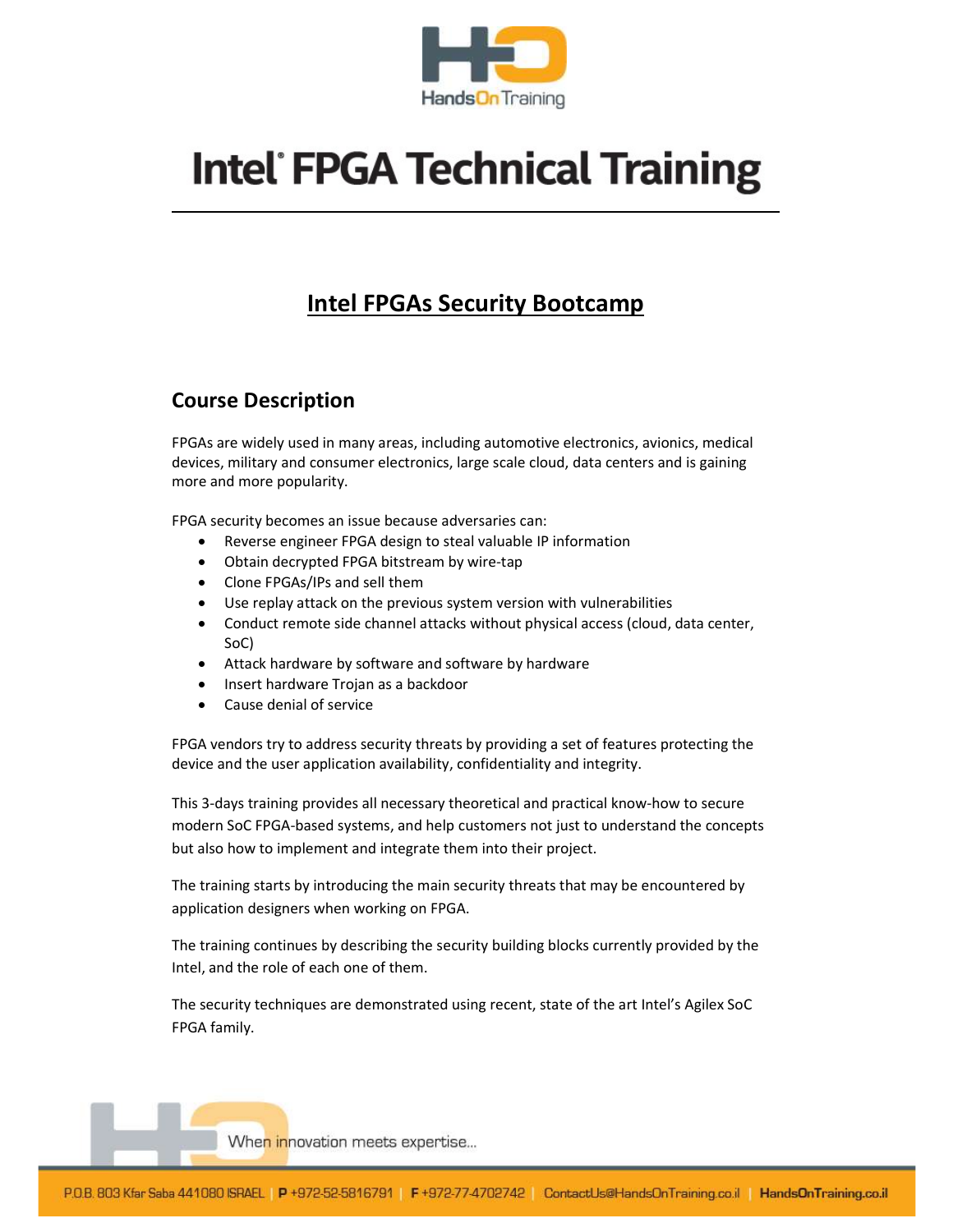

#### Course Duration

3 days

#### Goals & Objectives

- 1. Become familiar with FPGA & SoC FPGAs security threats
- 2. Describe the FPGA & SoC FPGA security concepts
- 3. Become familiar with Intel's security building blocks role and when to use each one of them
- 4. Apply countermeasures with modern FPGA & SoC FPGA
- 5. Design a complete secure boot flow (including ARM TrustZone)
- 6. Analyze security overhead in your project (timing, area, power)
- 7. Design defensive layers to protect hardware attacks on Arm processors and FPGA logic
- 8. Apply best design practices for a complete FPGA & SoC FPGA secure flow
- 9. Be able to apply security to your projects

### Intended Audience

FPGA and firmware engineers, beginners or experienced, that would like to design secured FPGA & SoC FPGA based systems, and apply the recommended secured design flow for hardware and software.

#### **Perquisites**

FPGA & SoC FPGA architecture, basic SoC FPGA design, VHDL/Verilog

#### Course Material

A digital copy of all lecture slides

Whe<mark>n in</mark>novation meets expertise...